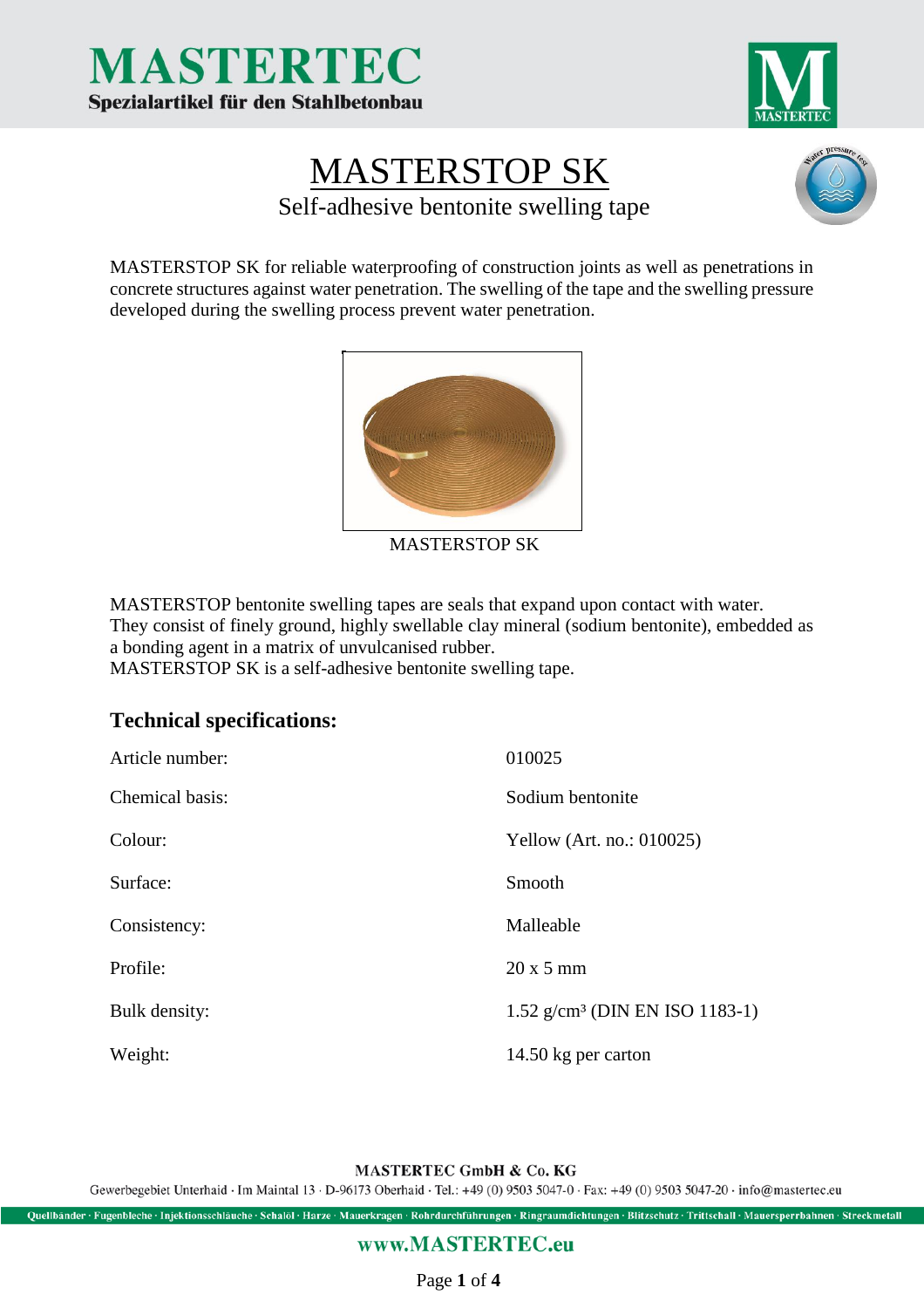# **MASTERTEC** Spezialartikel für den Stahlbetonbau



| Volume increase:                                           | Up to $140\%$ , in normal water (pH 7)                                                                                                                                                                                                                                                                    |
|------------------------------------------------------------|-----------------------------------------------------------------------------------------------------------------------------------------------------------------------------------------------------------------------------------------------------------------------------------------------------------|
| Thermal application range:                                 | Approx. -30 $\rm{^{\circ}C}$ up to +90 $\rm{^{\circ}C}$                                                                                                                                                                                                                                                   |
| Test certificate / approvals:                              | Test report<br>tBU Greven<br>No.: 1.3/11006/2.3-2001e                                                                                                                                                                                                                                                     |
| Pressure watertightness:                                   | Up to max. $5 \text{ bar } (50 \text{ m water column})$                                                                                                                                                                                                                                                   |
| Suitable for zones with<br>frequently varying water levels | Yes                                                                                                                                                                                                                                                                                                       |
| Corresponds to:                                            | Utility class A for the wear classes 1 and<br>2 in accordance with the WU guideline                                                                                                                                                                                                                       |
| Resistances:                                               | E.g.<br>Alkalis in general<br>Urea<br>Liquid manure and slurry<br><b>Biogas</b><br>Radon<br>De-icing salt<br>Substances obtained by means of<br>fermentation<br>Substances obtained by means of<br>composting<br>Waste water in water treatment plants<br>Further resistances are available on<br>request |
| Pack:                                                      | Size: $20 \times 5$ mm<br>90 m per carton<br>18 m rolls<br>30 cartons per pallet                                                                                                                                                                                                                          |
| Storage:                                                   | Store in undamaged and unopened<br>original packaging in a dry place out of<br>direct sunlight.                                                                                                                                                                                                           |
| Disposal:                                                  | Can be disposed of at municipal waste<br>landfill sites or waste incineration plants,<br>taking into account the local waste<br>disposal regulations.                                                                                                                                                     |

MASTERTEC GmbH & Co. KG

Gewerbegebiet Unterhaid · Im Maintal 13 · D-96173 Oberhaid · Tel.: +49 (0) 9503 5047-0 · Fax: +49 (0) 9503 5047-20 · info@mastertec.eu

Quellbänder · Fugenbleche · Injektionsschläuche · Schalöl · Harze · Mauerkragen · Rohrdurchführungen · Ringraumdichtungen · Blitzschutz · Trittschall · Mauersperrbahnen · Streckmetall

#### www.MASTERTEC.eu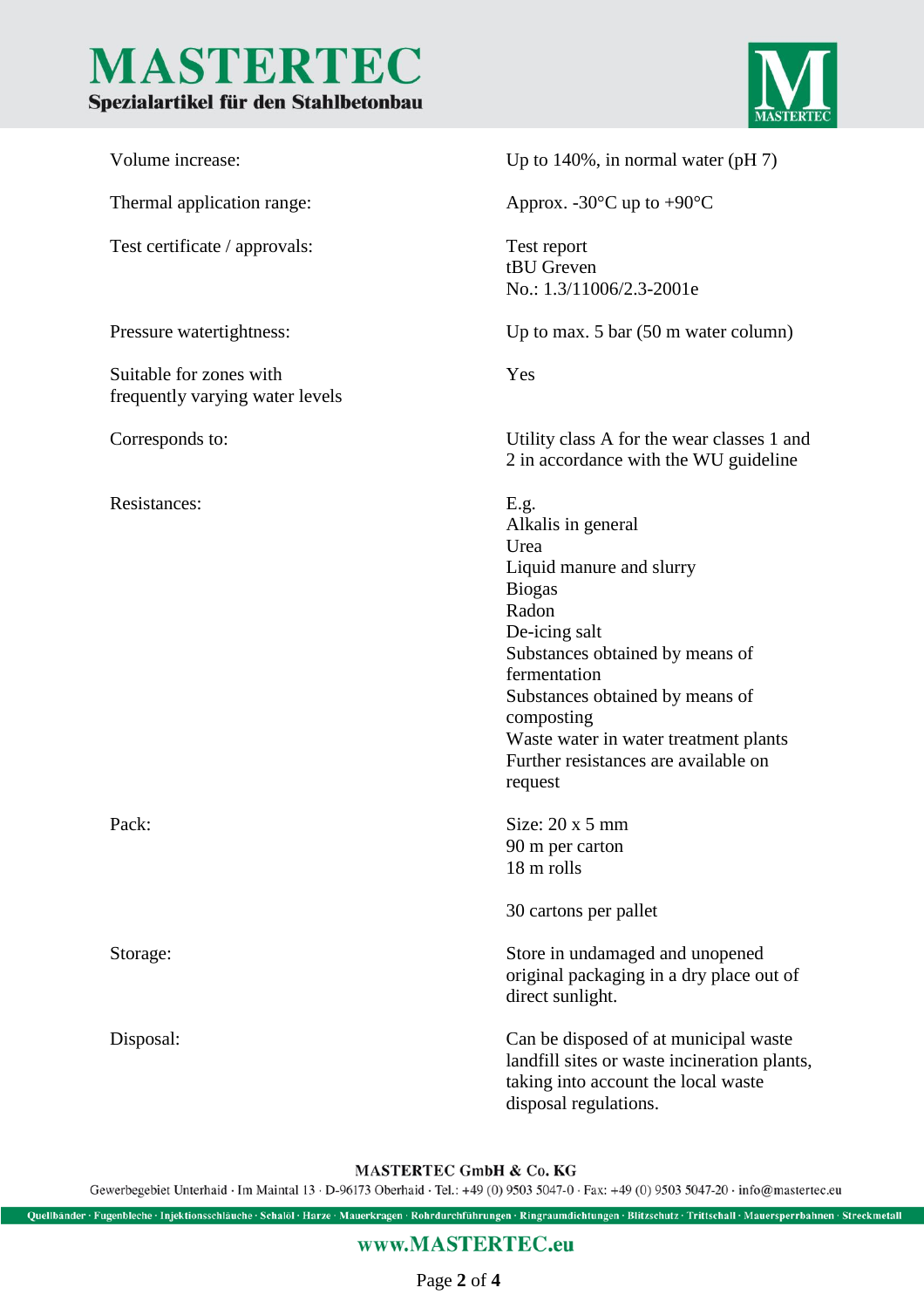

## **Application:**

A typical application of MASTERSTOP SK is waterproofing of construction and connecting joints in concrete structures at ground water level. This involves all types of penetrations in the building structure in areas that require permanent waterproofing.

Examples include water-impermeable integration of pipe ducts in concrete buildings, waterproofing of reinforcement connections, waterproofing of ground drains, etc.

Integrated into concrete construction joints, these profiles expand upon contact with water and permanently seal the joint gap. Owing to the high swelling pressure of the bentonite, the swelling compound also penetrates damaged areas (gravel clusters, cracks) and seals these kind of leaks.

The swelling profiles are not only quick, easy and cost-efficient to install, but they also provide a reliable permanent seal - even against high water pressure! They provide peace of mind right from the outset by excluding potential defects and damage arising from conventional construction. Leaks due to water permeation and poorly sealed concrete in the joint area no longer occur.

## **Installation:**

MASTERSTOP SK profiles are always installed inside the reinforcement. In doing so, sufficient concrete cover must be ensured.

The concrete cover should be at least 6 cm as otherwise the high swelling pressure of the bentonite may damage the concrete.



Pull off silicone paper and affix 2 rings of MASTERSTOP SK around the pipe to be waterproofed.

The rings must be at least 5 cm apart. Butt joint ends, no overlaps. The surface of the pipes must be rigid. MASTERSTOP SK adheres to metal, plastic, PVC and stone. Secure MASTERSTOP SK with binding wire if necessary.

#### **MASTERTEC GmbH & Co. KG**

Gewerbegebiet Unterhaid · Im Maintal 13 · D-96173 Oberhaid · Tel.: +49 (0) 9503 5047-0 · Fax: +49 (0) 9503 5047-20 · info@mastertec.eu

#### www.MASTERTEC.eu